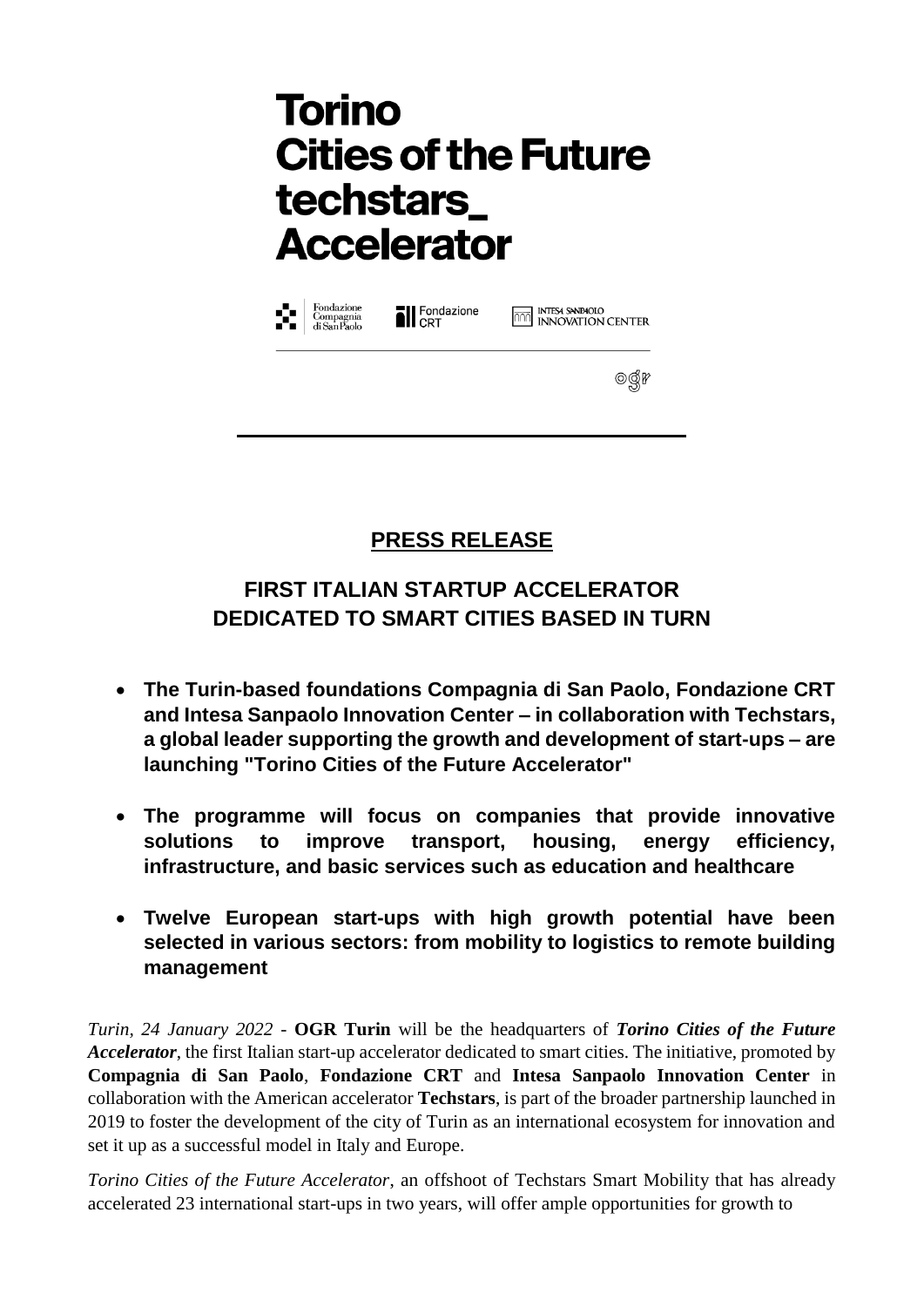| Fondazione<br>Compagnia<br>di SanPaolo<br>81 | <b>TI</b> Fondazione | <b>THE INTESA SANPAOLO</b><br><b>INNOVATION CENTER</b> |
|----------------------------------------------|----------------------|--------------------------------------------------------|
|                                              |                      |                                                        |

companies that develop innovative solutions in strategic areas for more efficient, functional cities, especially in sectors such as transport, housing, energy, infrastructure and basic services such as education and healthcare.

The programme kicks off today with a class of 12 high-growth-potential start-ups, mainly from European countries. Three Italian companies have been selected, all based in Turin: **Family+Happy**, which has created a tailor-made service for the selection of certified babysitters; **Strategic BIM**, which offers digital and remote management of large buildings; and **Gymnasio**, which has developed home fitness technology.

Participating alongside the alongside the Italian companies will be the Swiss **High Power** and the French **Voltaage**, both with Italian teams, the Ukrainian **Inputsoft**, the British **Lawyerd**, **Optimiz** and **X Works**, the German **Natix**, the Romanian **Nrgi** and the Hungarian **Volteum,** operating in sectors such as energy, air transport, mobility and copyright management.

"*Torino Cities of the Future Techstars Accelerator aims to harness entrepreneurial talent to develop cutting-edge solutions that make tomorrow's cities more sustainable, inclusive and resilient according to an SDG approach,"* commented **Francesco Profumo**, President of Fondazione Compagnia di San Paolo*. "From an ecosystem perspective, strengthening the partnership with Techstars can kick-start efforts to attract high-potential start-ups to take root and grow in our area*. *Compagnia di San Paolo is therefore enthusiastic*," continued **President Profumo**, "*to renew its support for this programme, which constitutes a fundamental component of the long-term strategy implemented by our Foundation to put Turin on the European innovation ecosystem map.*"

*"This is the third edition of Techstars' accelerator programme dedicated to smart cities, after focusing on smart mobility for two years. We have brought many innovative companies to Turin,*" explained **Maurizio Montagnese**, President of Intesa Sanpaolo Innovation Center, *"and some of them have even formed partnerships with the city and local companies*. *One of the main goals pursued by Intesa Sanpaolo Innovation Center, together with the other corporate partners, has always been to create*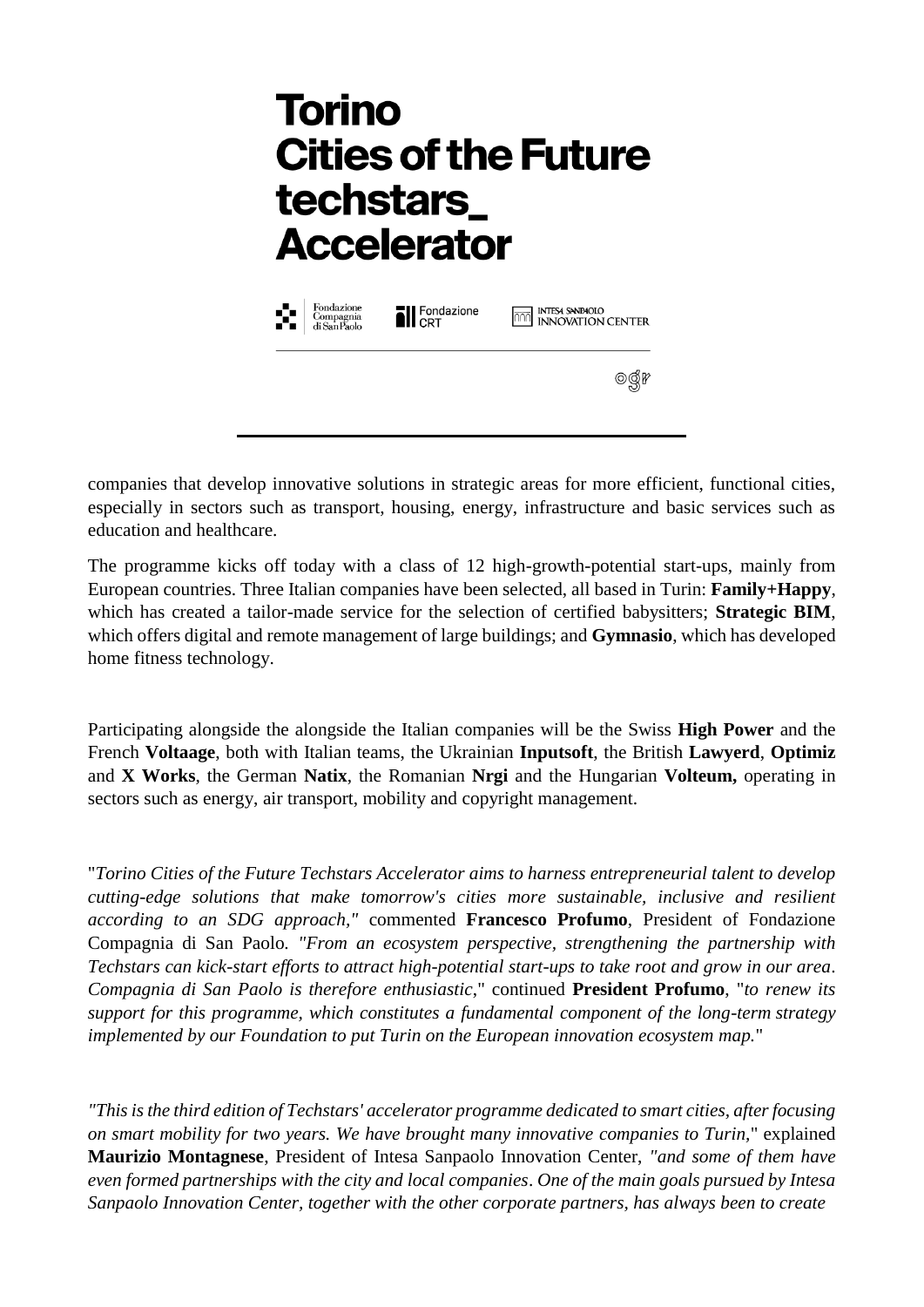| Fondazione<br>Х.<br>Compagnia<br>di San Paolo | <b>N</b> Fondazione | <b>THE INTESA SANPAOLO</b><br>THE INNOVATION CENTER |
|-----------------------------------------------|---------------------|-----------------------------------------------------|
|                                               |                     |                                                     |

*an attractive ecosystem for innovative companies from all over the world. An ecosystem that, in turn, encourages the creation of new projects and business initiatives. The fact that the three Italian startups selected this year are from Turin is tangible evidence of this. We will strive to ensure that the programme continues to create new opportunities in the area, to make Turin a city that is ahead of its time and implements concrete, innovative projects."*

*"Our programme with Techstars is evolving in view of Next Generation EU and the UN Agenda 2030, in line with the mission of Fondazione CRT and the values of OGR Torino,"* commented **Massimo Lapucci**, Secretary General of Fondazione CRT and CEO of OGR Torino. "*The success of the first two editions dedicated to smart mobility paved the way to expand the focus of the project to smart cities*. *With Torino Cities of the Future Accelerator, growth of human capital, social inclusion and environmental sustainability remain central themes in the strategy for developing communities and improving the overall quality of life of people living in them."*

*"The 23 companies that have gone through the two programmes in recent years,"* commented **Martin Olczyk**, Managing Director of Techstars, "*have created over 150 jobs and raised millions in funding*. *We are proud to have such a successful alumni network that will support incoming companies and to work in a unique environment such as that offered by the city of Turin, consisting of experienced mentors, innovative companies and support for start-ups and initiatives aimed at increasing technological innovation. For this class, not only were we able to attract more founders from Italy or with Italian roots, but we also diversified the sectors and nationalities of new entrepreneurs."*